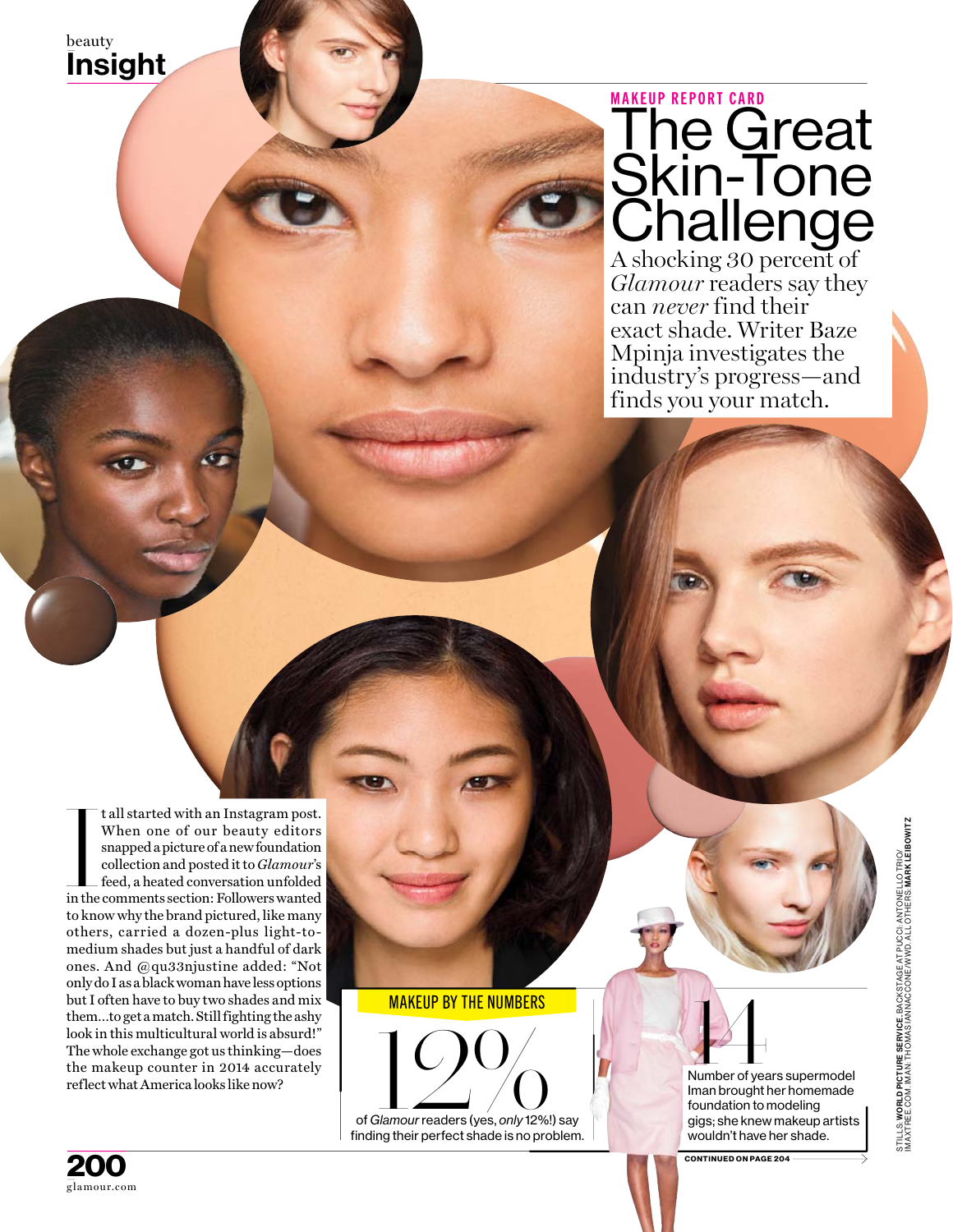#### beauty Insight **CONTINUED FROM PAGE 200**

Meet today's all-American woman

Instead of Asian September 2000 to 2010; the mumber of mixed-race people grew 32 percent from 2000 to 2010; the number of Latinos rose by 43 percent, as did that of Asians (now the counirst let's look at the facts: The U.S. census reports that the number of mixed-race people grew 32 percent from 2000 to 2010; the number of Latinos rose by 43 try's fastest-growing racial group). By 2050, people of color are predicted to represent 54 percent of the American population. While the melting-pot thing is awesome (and I write this as the first-generation American daughter of African immigrants), the abundance of skin tones presents a challenge for beauty companies that make foundation. There are signs that *some* things are looking up. Big, all-American beauty brands are now celebrating diversity: Janelle Monáe, Sofia Vergara, and Becky G are three of CoverGirl's newest spokesmodels. Estée Lauder has models Joan Smalls from Puerto Rico and Liu Wen from China.

It's a start, but "there are still holes in the market," says makeup artist AJ Crimson, who has worked with Fergie and Estelle. "I can think of only a few brands—MAC, Bobbi Brown, Make Up For Ever—that offer a full range where any girl can find something that works for her." After poring over hundreds of foundations in the *Glamour* beauty closet, we noticed several shades that didn't quite look like real skin; dark tones lacked depth, pale shades appeared gray. And when we polled 1,000 women on glamour .com, 30 percent said they're never able to find their exact shade. *Never*.

THE DOS & DON'TS OF FINDING YOUR FOUNDATION DO swipe three different colors close together onto your jawline. The one that disappears into your skin is the winner. DON'T test shades on your hands; they could be a completely different tone than your face's. DO know that the heavier the foundation, the more exact the shade needs to be; sheer makeup gives you more leeway. And when taking a selfie for one of the new skin-matching apps, DON'T do it inside, where your camera readjusts natural light.

#### FIND A BRAND THAT NAILS YOUR SKIN TONE

Some lines excel at pink foundations; other ones skew warm. Makeup artists and *Glamour* beauty editors tested hundreds of shades so you wouldn't have to:



"People think dark skin is the toughest, but one of the hardest skin tones I ever had to match was Alicia Keys', a warm medium tone," says makeup artist Ashunta Sheriff, who also counts Jordin Sparks and Amber Riley as clients. "For years I tried different foundations. They'd be too ashy or too

pink." (She finally found Keys' match in NARS Sheer Matte Foundation in Tahoe.) Sometimes, determining the correct shade is only half the battle—you have to be able to find it in the store too. "A brand may make a broad selection of foundation, but a store may choose a smaller number of shades," says Jodie Patterson, cofounder of Doobop,

a new multicultural beauty e-retailer. "In the end, those select colors get discontinued because they ultimately don't match enough women." Hey, beauty companies, we think this is a *huge* opportunity. A little help here, please! What do we do in the meantime? Turn the page for more tips.

# **204**

glamour.com





Growth of the U.S. Asian population from 2000 to 2010. Revlon signed Lucy Liu in 2000; Estée Lauder brought on **Liu Wen,** here, in 2010.

Number of<br>
years L'Oréal<br>
Paris spent doir<br>
research for its True years L'Oréal Paris spent doing Match foundation. The company studied complexions of women from 57 countries.

**CONTINUED ON NEXT PAGE**